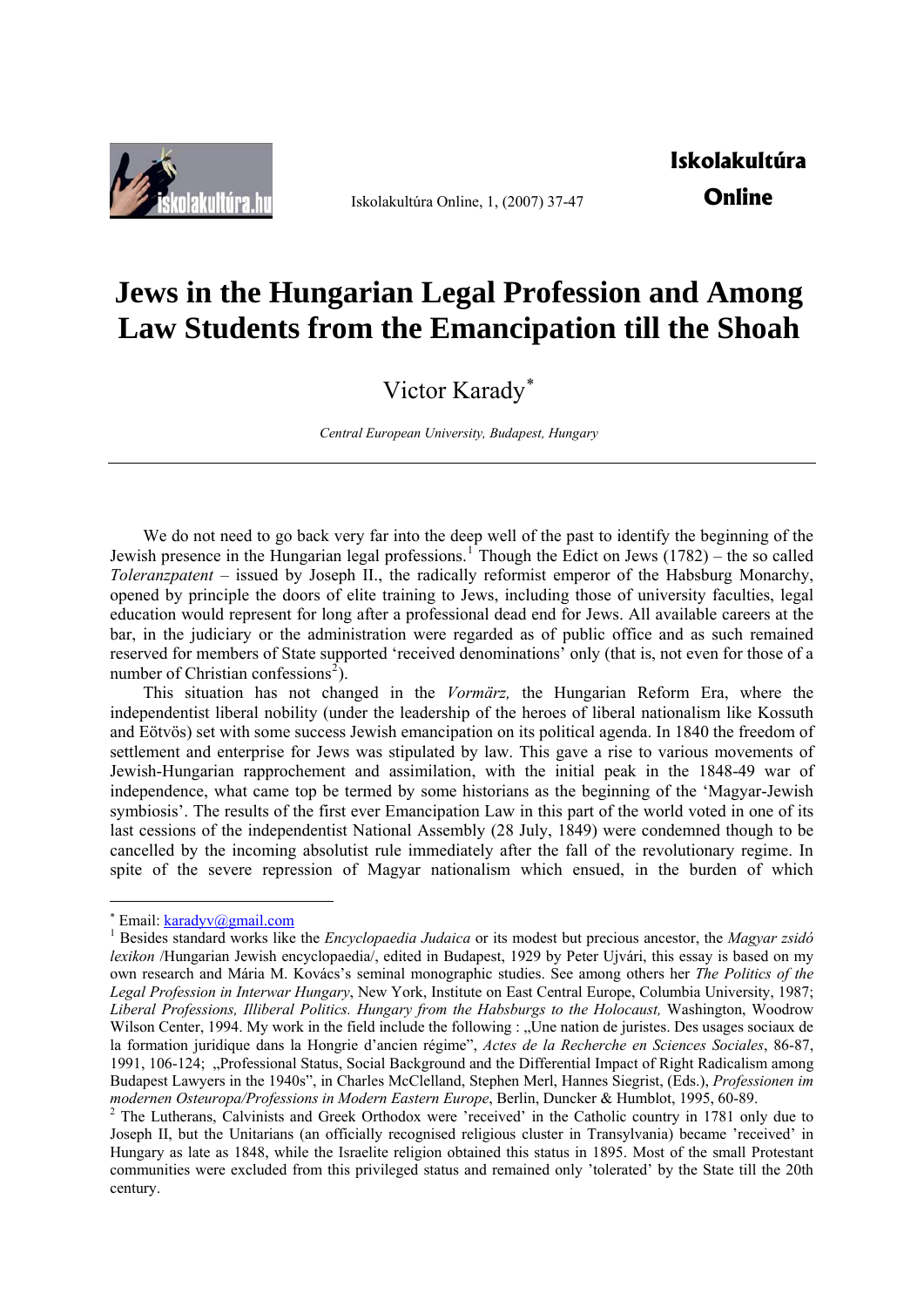Magyarizing Jews (including many volunteers of the Honvéd Army) had a heavy share<sup>[3](#page-1-0)</sup>, the imperial constitution of Olomouc (March 1849) proclaimed the equality of citizens without reference to their confession. Though this liberal minded constitution was rescinded soon after, the end of the absolutist decade brought about a number of measures improving the professional conditions of Jews. By 1860 Jews were entitled to own landed or urban property, become pharmacists, reside in the historically privileged mining towns (hitherto entitled not to admit Jews), start any kind of industrial enterprise or keep Christian employees all over the Empire. This relaxation of pressure was used by some enterprising young Jews to challenge the rigidity of the system excluding them from the legal profession. A few of them started studies in law and applied for membership in the Bar obtainable by special exams. In 1853 the imperial Ministry of Justice still refused to comply with their demand, but a few years later answered positively the relevant question raised by the University of Pest, stating that there was actually no legal obstacle preventing Jews to become lawyers. In due course, as early as 1858, the two first Jewish lawyers opened their offices in the provinces. They were followed by a number of others but, after a while, the Royal Chamber once again forbade Jews to take the exam for the Bar. Emperor Franz Joseph accepted the decision but granted personal prerogatives to those concerned to pursue legal practice. With Simon Goldstein and Armin Schönberger established in Pest (1861), a dozen or so similar cases were settled positively before the final stage of the emancipation process.<sup>[4](#page-1-1)</sup> This was definitely closed by Law nb. XVII in November 1867, adopted without opposition in the new Lower House right after the historic Austrian-Hungarian Compromise which founded the Dual Monarchy.

Emancipation had an immediate effect on Jewish schooling, which amounted immediately to a measure of 'over-schooling'. As early as 1870 Jews occupied some 12 % of university benches and fifteen years later, in 1884/5, already 29 %. Legal studies became a major field of studies for Jews : 52 % of all Jewish students in 1870 and later on till 1918 the oscillation of the share of law between 30 % and 47 % among Jewish students. During the Liberal Monarchy Law remained the first or second study choice for Jews, together with or besides Medicine and Polytechnics (engineering). This distribution was utterly different from those prevailing among Gentiles, with a permanent majority of Law students among all Gentile Students (with 76 % in Law in 1870 and still as much as 60 % in 1900). Such prevalence of legal studies was certainly very differently motivated for Jews and Gentiles. To put is shortly, for the first, it opened the way of an unprecedented degree and form of educational and social mobility. For the latter (at least for the majority of Gentiles concerned) it helped to consolidate or convert established social positions (often of noble standing) into a place legitimated by educational credentials in the new gentlemanly middle class dominated by the bureaucracy and the political elite of the emerging nation state.

There was also a substantial institutional condition of the growth of legal studies in the country, the exceptional extension of the teaching agencies which provided it on a scale not comparable to any other supply of scholarly disciplines in advanced learning. Immediately after the end of the absolutist era (1861), the long established set of legal academies open up again, only to resume teaching in Hungarian. Their number exceeds the rest of all other secular institutions of higher education, with not less than twelve regional academies, two university faculties (after the foundation of the University of Kolozsvár in 1872). There are during the whole Dualist period three state run Academies (Kassa, Nagyvárad, Pozsony), two under the Catholic Church (Eger and Pécs), and four Protestant ones (Eperjes, Kecskemét, Máramarossziget and Sárospatak), while other formerly active academies – those of Pápa, Nagyszeben and Győr – terminated their operations before the 1890s (usually for lack of funding and/or students).

This institutional system underwent two major reforms in the Dualist era. In 1874 the legal academies were upgraded by the raising of the duration of studies to three years, like in the faculties. Though their own degrees, giving access to positions in the state, county and city administration were maintained, students having completed their studies in an academy could thus also sit for exams in the faculties and, ultimately, obtain the doctor's degree, indispensable to become a lawyer or a judge. In

<span id="page-1-0"></span><sup>&</sup>lt;sup>3</sup> The victorious Austrian authorities imposed an impressive 2,3 million crown reparation tax on Hungarian Jewish communities as a punishment for their support of the independentist government. The sum was reduced to 1 million in 1850 and destined to the establishment of a Jewish teacher training institution. 4

<span id="page-1-1"></span>See *Magyar zsidó lexikon*, Budapest, 1929, 916.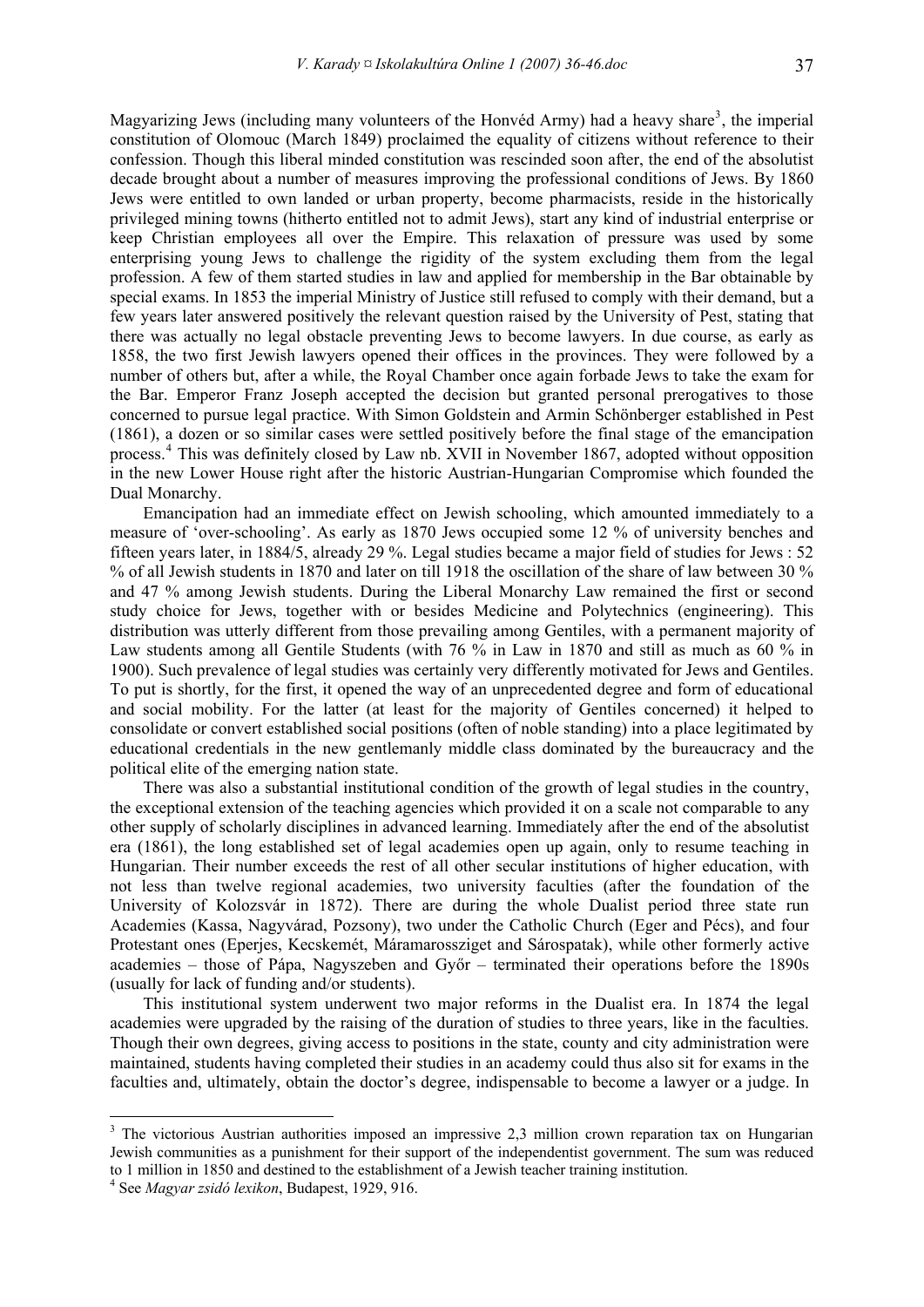1875 the study track was divided into two, separating Law proper from political science ('State Science' as it was called), destined to train the staff of the high bureaucracy. Obviously enough, Jews opted systematically for the doctorate in Law as against 'State Science', except when they felt to be so perfectly 'assimilated' that they could hope to penetrate the well guarded bastions of civil service.

Now, as for the Jewish demand for legal studies, this vast network will be the target of very unequal study choices. In 1891/2 for example the vast majority of Jewish students of law In 1891/2 for example the vast majority of Jewish students of law (85 %) attended the Budapest Faculty as against only [5](#page-2-0)5 % of their Gentile counterparts.<sup>5</sup> By 1910 this discrepancy evolved somewhat, without changing its nature, since 70 % of Jewish Law students were still attached to the Budapest Faculty, as against only 50 % of their Gentile fellow students, while the rest of the latter were almost equally divided between the Kolozsvár Faculty of Law and the twelve Legal Academies.<sup>[6](#page-2-1)</sup>

The launching of the liberal nation building project generated uniquely favorable conditions for the professional mobility of Jews towards old and new intellectual professions, including some of the legal careers. Legal restrictions having been ruled out and Jews being freely admitted to all levels of elite schooling without apparent, formal and officially sponsored discrimination or segregation (including most gymnasiums run by the Churches), professional choices for Jews depended more and more on the given market opportunities. In the intellectual professions these opportunities were obviously linked to advanced schooling, but once this was successfully completed, to the surviving implicit division of labor of sorts between Jewish and Gentile graduates : Jews could freely assert themselves in the free (openly competitive) market sectors, while the publicly managed markets remained the preserve of Gentiles. Jews were certainly not excluded from the latter, let alone discouraged to seek admission, but the Gentile elite controlled thanks to its well established social capital in practice most positions in the civil service and the public industries, so that Jews could find there a career only conditionally : when there was a special shortage of specialist or when they overachieved in terms of professional competence, accumulation of 'assimilationist goods' and integration in the ruling circles. Thus the liberal professions became major avenue of the selfassertion of young Jews in new middle class activities. They included above all the Bar and Medicine, but Jews took soon an often spectacularly growing share among engineers, chemists, veterinaries, architects, pharmacists, free lance journalists and artists as well as all kinds of private executives (*Privatbeamte*) in trade, industry and even agriculture (estate managers). This development was conditioned internally by the specially heightened propensity of Jews to professional conversion and mobility, including an unprecedented degree of 'overschooling' in elite educational tracks. It was also an outcome of the liberal (indeed in some respects objectively philosemitic) policies of the post 1867 political establishment, heavily overdetermined by the need for Jewish support to the nationalizing project of the only would-be European nation state, where multi-ethnicity meant that the titular national elite was the emanation of an ethnic minority, though the largest one. (Less than 40-42 % of people of Magyar stock in pre-dualist Hungary.)

Much has been already written about the internal factors of Jewish professional mobility starting even before emancipation in countries (mostly in Western Europe) where 'assimilation' was not obstructed and – more specifically – there was a relatively free entry into the secular educational market. An advanced measure of literacy in Hebrew, an ensuing bilingualism or rather multilingualism, 'religious intellectualism' based on the habit of Talmudic learning, the socially inbuilt appreciation of studying, the cult of (sacred) texts and books – all this served as the anthropological foundation of the capacity of Jews to develop a strong competitive edge in elite schooling and the intellectual professions in modern times.<sup> $7$ </sup> To this corporal and intellectual

<u>.</u>

<sup>&</sup>lt;sup>5</sup> See *Magyar statisztikai évkönyv*, 1893, 290.<br><sup>6</sup> See *Magyar statisztikai évkönyv*, 1910, 287.

<span id="page-2-1"></span><span id="page-2-0"></span>See *Magyar statisztikai évkönyv*, 1910, 387. 7

<span id="page-2-2"></span><sup>&</sup>lt;sup>7</sup> See to this among my own studies : (with István Kemény) : « Antisémitisme universitaire et concurrence de classe : la loi de numerus clausus en Hongrie entre les deux guerres », *Actes de la Recherche en Sciences Sociales*, 34, sept., 1980, 67-96; « Jewish Enrollment Patterns in Classical Secondary Education in Old Regime and Inter-War Hungary », *Studies in Contemporary Jewry* (Bloomington), 1984, 1, 225-252; « Juifs et Luthériens dans le système scolaire hongrois », *Actes de la Recherche en Sciences Sociales*, 69, sept. 1987, 67- 85 ; « Jewish Over-Schooling in Hungary. Its Sociological Dimensions », in V. Karady, W. Mitter (eds.), *Sozialstruktur und Bildungswesen in Mitteleuropa / Social Structure and Education in Central Europe,* Köln,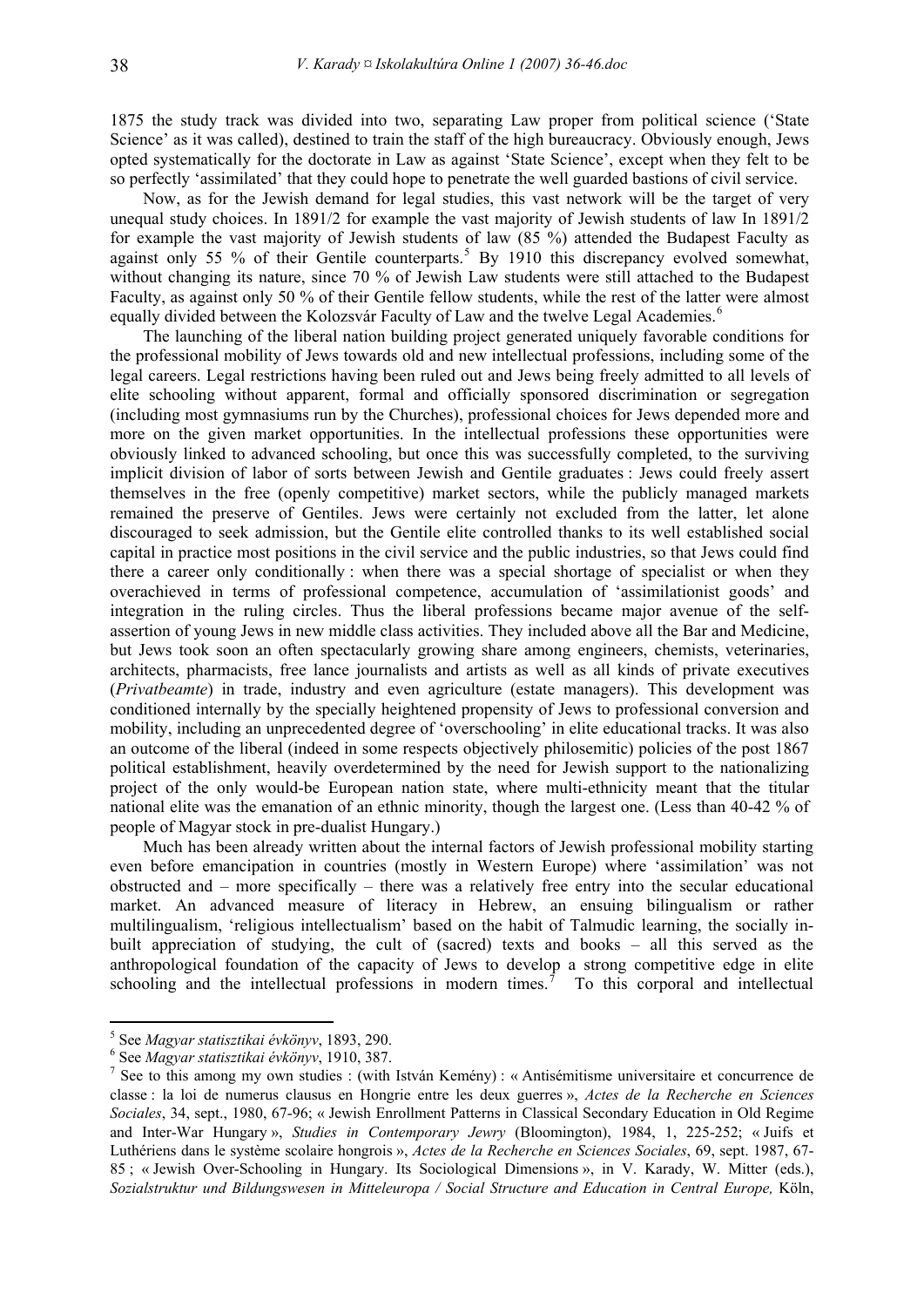discipline imposed by religious observance as well as the community and family based social control of young people (especially against recklessness, idleness, unprofitable use of time, alcoholism, rowdyism, aggressive manifestations of virility) served as powerful complementary mechanisms of support. This contributed even before Emancipation (but in an accelerated manner afterwards) to the growing tide of Jewish enrollment in public educational institutions, with proportions in the student body increasing more or less parallel with the level of instruction : the higher the level of education, more there was a Jewish clientele. In the last phase of the Dual Monarchy, by 1913/4, Jews (a mere 5 % in the general population) occupied country wide as much as 20 % of the benches in gymnasiums with Latin, 36 % in secondary schools without Latin, 35 % in girls' secondary schools and some 30,5  $%$  in the three universities. $8$ 

In their academic success the much weaker potential for competition of their Gentile schoolmates, less motivated for intellectual overachievement, also played a role.<sup>[9](#page-3-1)</sup> But the main source of Jewish overschooling in elite educational tracks was certainly the fact that it represented a royal path to the much sought for assimilation and social integration. A smattering of Latin, the completion of Matura (*érettségi*) or university graduation were indeed officially recognised as both required and often sufficient assets for a position in the 'gentlemanly' (*úri*) middle class upon which its association with the historic aristocracy – as its social clientele – and the politically still hegemonic gentry conferred a continued prestige. Now, assimilationism, support for Magyar nationalism, indeed 'Magyarism' proper (even against other ethnic minorities) became the prevailing ideological stance of modernising Jewry in the late 19th century, the institutional framework of which was constituted by the 'Neologue' observance (as against the Orthodox majority) after the schism perfected following the 1868 'Jewish Congress'. Jews with eight classes of secondary education (even without *Matura* proper) could rightly feel to be Magyar gentlemen, since they were entitled to the short, 'voluntary' military service, could wear publicly a sword (a privilege earlier reserved for the nobility), become hence 'reserve officers' in the Honvéd Army, were accepted to fight in duals (unlike in Austria or Germany) and, in principle, admitted to gentlemanly salons. Their status may have been occasionally contested by all sorts of antisemites, snobbish noblemen or their frustrated underdogs, advanced schooling remained an efficient vehicle of the gentrification of the emerging new Jewish middle class, offering to its members qualified chances to get admitted to the highest echelons of Hungarian society, especially it they accepted baptism. The minister of defence in the first yeas of World War I was a baptised Jew and by the end of the war (and the Monarchy) Vilmos Vázsonyi, a religious Jew, served as minister of justice and electoral reform in the cabinet appointed by the new emperor Charles.

In this process the objectively philosemitic atmosphere of the prevailing liberal nationalism had a large share. Antisemitism was to be sure not unknown in post-*Ausgleich* Hungary, the cradle of one of the earliest movement of political antisemitism in Europe. But the anti-Jewish diatribes of an Istóczy in Parliament (since 1875) generated reactions of laughter or indignation in the ruling majority and the infamous blood libel defamation trial of Tiszaeszlár (1882-83) – though accompanied by country wide anti-Jewish agitation - ended with the acquittal of the falsely accused Jews. Popular antisemitism could foster, occasionally in the Dualist Era, but governments never indulged in it or lend support to it. On the contrary, when there was such a need, as in 1882-83, they did not hesitate much to send out the army to protect Jews and defend Law and order. They had good number of reasons for this attitude. As mentioned above, Hungary was a would-be nation state with ethnic minorities forming a majority in

<span id="page-3-0"></span>Data from relevant pages of *Magyar statisztikai évkönyv* /Hungarian statistical yearbook/, 1914. 9

<u>.</u>

<span id="page-3-1"></span><sup>9</sup> To this see my empirical demonstrations : "Social Mobility, Reproduction and Qualitative Schooling Differentials in Old Regime Hungary", *History Department Yearbook 1994-1995*, Central European University, Budapest, 1996, 134-156; (with Stephane Vari) : « Facteurs socio-culturels de la réussite au baccalauréat en Hongrie », *Actes de la Recherche en Sciences Sociales*, 70, 1987, novembre, 79-82.

Wien, Böhlau Verlag, 1990, 209-246; *Felekezeti egyenlőtlenségek és iskolarendszer. Történeti-szociológiai tanulmányok,* /Confessional inequalities and school system. Socio-historical studies/*,* Budapest, Replikakönyvek, 1997; " Das Judentum als Bildungsmacht in der Moderne. Forschungsansätze zur relativen Überschulung in Mitteleuropa", *Österreichische Zeitschrift für Geschichtswissenschaften*, 1997, 347-361; " Jewish Over-Schooling Revisited : the Case of Hungarian Secondary Education in the Old Regime (1900- 1941), *Yearbook of the Jewish Studies Programme, 1998/1999*, Budapest, Central European University, 2000, 75-91; (with Lucian Nastasa), *The University of Kolozsvár/Cluj/Cluj and the Students of the Medical Faculty (1872-1918),* Cluj, Ethnocultural Diversity Resource Centre, Budapest- New York, CEU Press, 2004. <sup>8</sup>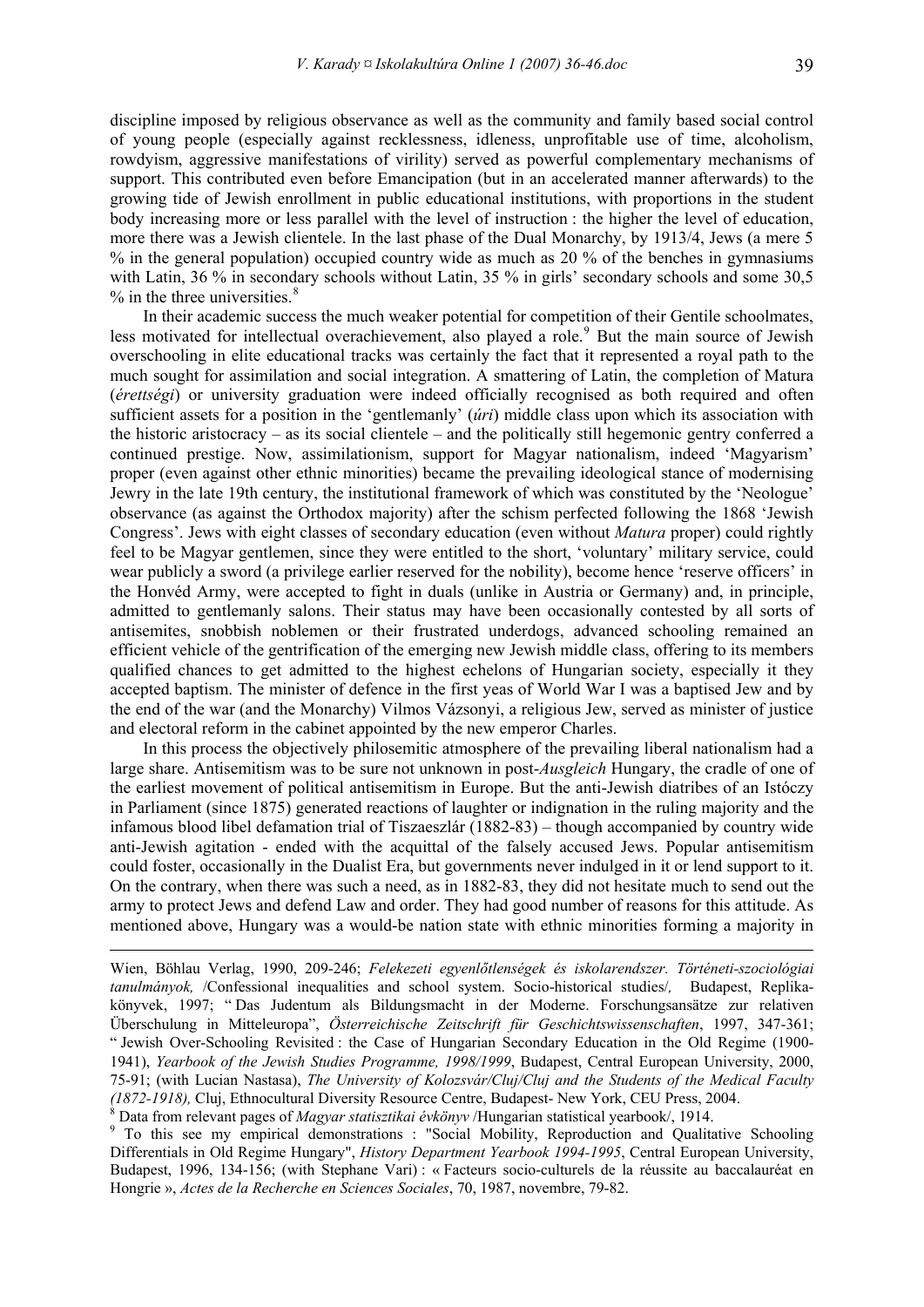the population (56-58 % of non Magyars). When in 1900, following long decades of the Magyarization and the often forceful boom of 'Magyarism' due to the official celebration of the Millennium, the proportion of self-declared speakers of Magyar as a first language (the official definition of Magyardom) reached a tiny majority, it was announced as a major triumph in the nation building process. The titular conservative-nationalist elite needed, hence, allies to support its entreprise. The Jews were one of the few ready to do so (together with Catholic 'Swabians', many Slovakians and some Lutheran Germans outside Transylvania). Their unique political reliability could be justified by their utter lack of any alternative nationalist project of their own, contrary to most other ethnic minorities. Moreover, they proved to be by far the most capable to take over or share the burden (together with the benefits) of modernization in the process of industrialization, urbanization and creation of the economic infrastructure of the still heavily underdeveloped country, a task incumbent upon the bourgeois strata in the West, but exceeding the competences of the ruling Hungarian gentry.

Thus the 'assimilationist social contract ' (a metaphor for contemporary Jewish-Gentile cooperation) included a division of labor of sorts between Jews and Gentiles. Jews could freely extend their command over competitive economic and professional markets, while the Magyar gentry and its Christian associates (among them many German, Slovak and other assimilees) ruled the administration (and quasi monopolized its positions). Incidentally, the 'Contract' also comprised the protection of Jews against popular antisemitism, rewards for assimilation – especially at its highest degrees : baptism opening up senior positions in the Army, the civil service and in government -, middle class social integration and full legal equality. On the Jewish side cultural assimilation and political 'host nationalism' were the expected and readily (indeed enthusiastically) consented price paid as a counterpart.

Free entry of Jews into the practice of Law was an integral part of the 'Contract', all the more because the above-mentioned line of division of labor ran across the profession itself. Jews could take up positions without restrictions in normal market conditions at the Bar, but legal posts in the civil service were more or less exclusively – whenever tacitly – reserved for Gentiles, with the prerogatives and privileges of those of noble descent surviving there for long. One of the consequences of this liberal arrangement was that the Bar in Hungary ignored even those measures of self-restriction as were commonly applied in the West to protect the legal market against 'overcrowding'. Thus the legal profession exemplified both the liberalities and limitations of Hungarian nation building liberalism.

It did indeed something more. One can consider that the ever growing – as we shall see – Jewish presence at the Bar epitomized the success story of the whole assimilationist process. Jews could invest there a significant part of their cultural heritage, since relevant legal aspects of Talmudic lore could linger on in the collective memory of Jewish lawyers. This was an effective means of professional gentrification too, since – unlike in medicine – Jews here set up or took over market positions in a field erstwhile regarded as a gentry and 'honoratior' preserve. Moreover a measure of legal expertise was the staple cultural must to be acquired by would-be members of the political elite, like most members of Parliament. Legal knowledge was an element of elite culture overinvested with nationalist overtones at the same time that it followed a liberal tradition and universalist principles. It came to be regarded from very early on as the only professional track fit to a 'Magyar gentleman' (unlike medicine, journalism or engineering, good only for Germans, Jews or other aliens…). Some 27 % of Members of Parlament of the Dualist period were lawyers but a high proportion of others was holding degrees from a Law Faculty or a Legal Academy in 'State science' /*államtudomány*/. Indeed a chair in a Faculty or an Academy of Law was a promising springboard for membership in Parliament or a position in government. In the Dualist period 32 professors of a Law school succeeded to obtain such a high level power position as against 9 professors of Arts and Sciences, 5 of Polytechnics and 3 only of Medicine.[10](#page-4-0) Hence the popular nickname of the ruling gentry and the whole liberal establishment : 'a nation of jurists'. Legal lore continued to carry basic values of national liberalism developed in the *Vormärz,* mightily attractive for assimilation minded Jews. But Jewish candidates to the Bar also aspired for participation in a competitive free profession assuming the risks and enjoying

<span id="page-4-0"></span><sup>&</sup>lt;sup>10</sup> See Ujváry Gábor, "Egyetemek képviselete az országgyűlésben",/Representation of Universities in Parliament/, in József Mihály Kiss (ed.), *Tanulmányok a magyar felsőoktatás XIX-XX. századi történetéből*, /Studies in the History of the Hungarian Higher Education in the XIX. And XX. Centuries/, Budapest, 1991, 37- 49.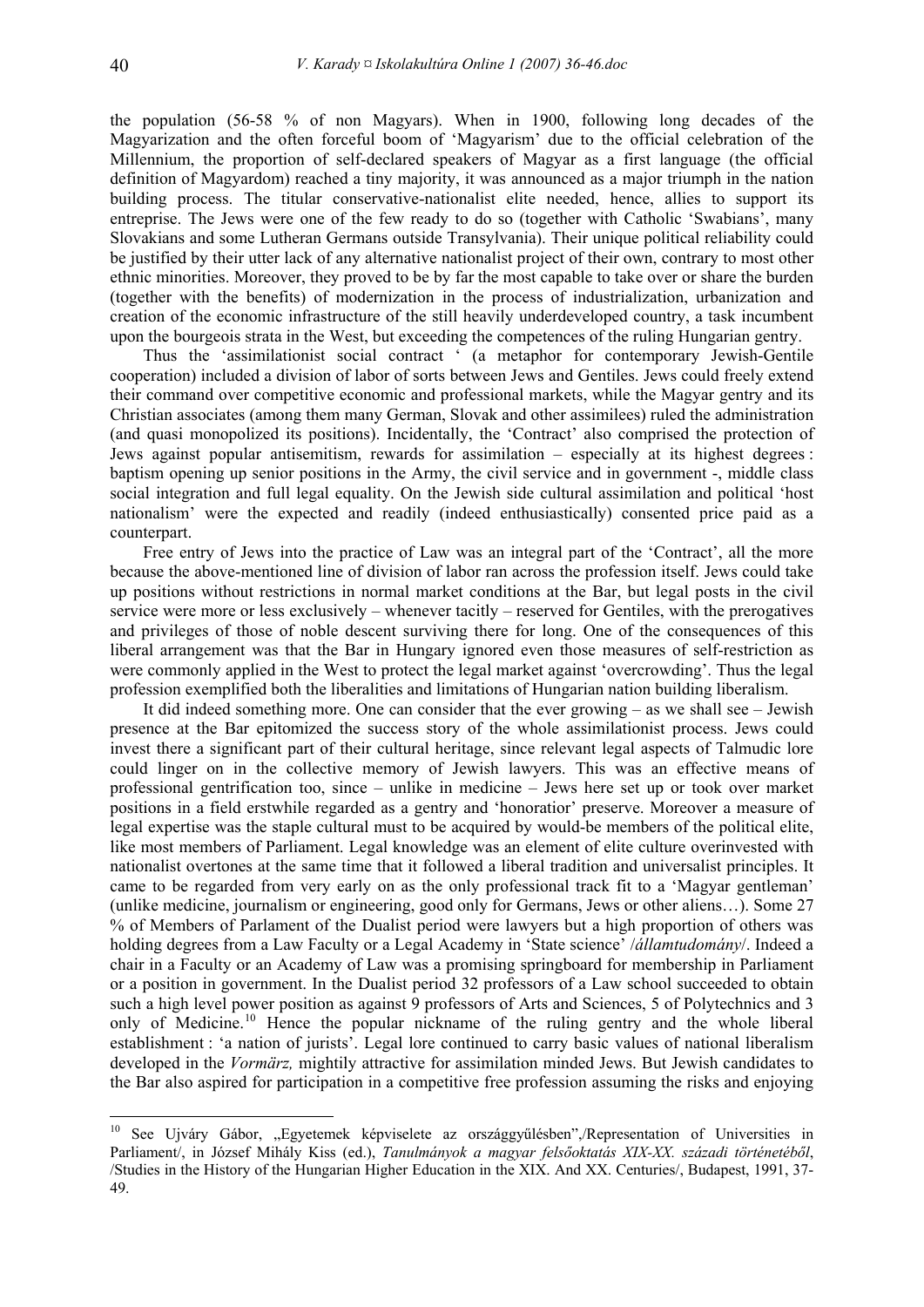the beneficial prospects of free enterprise in an economic environment where a majority of Jewish capitalists (together with Gentiles mostly belonging to ethnic assimilees) were laying the foundations of industrial society thanks to their entrepreneurial know how and clout. It is understandable, thus, that the Bar became a major path of Jewish professional conversion and mobility in the intellectual crafts, as well as a privileged avenue of cultural assimilation, social integration and nationalist socialization for many 'Magyars of Mosaic faith'.

This is well demonstrated in the quantitative information available on the intake of the legal professions, though the expansion of legal learning was a typical feature of the modernization and, to some extent, continued backwardness of the country. The predominance of Law among intellectual options of the emerging middle classes occurred indeed to the detriment of applied sciences, technologies, medicine and other forms of modern scholarship. Till the very end of the 19th century the majority of all higher educational degrees was granted in Law. Besides the two faculties of Law in the universities of Budapest and Kolozsvár not less than a dozen of Law Academies run by the State or the Churches catered for the clientele studying Law. The legal network of institutions of higher education exceeded that of the rest of post secondary learning. Indeed at that time Hungary appeared to be the world champion of lawyers per population unit, the number of free lance legal experts exceeding here those in major European countries.

It is important to state that in this expansion the Jewish participation was absolutely preponderant. The size of the Bar close to doubled between the 1870s (3500) and the 1910s (cc. 6750), but this increase was almost exclusively due to Jewish recruitment. The number of Gentile practitioners oscillated almost on the same level (between 3000-3700) throughout the whole period, while for example in the twenty years 1890-1910 the number of Jewish lawyers jumped from 918 (21 %) to  $3049(45\%$ , following census data).<sup>[11](#page-5-0)</sup> In 1910 thus almost half of practicing lawyers were Jewish country wide, but as much as 62,5 % in Budapest (which gathered at that time exactly one quarter of all Hungarian lawyers). In reality the proportion of those of Jewish background must have been even not insignificantly higher, when religious converts are taken into account as well as those (mostly Gentiles, presumably) in the profession who did not practice, being MPs or having joined the administration. Such quantitative Jewish dominance in the chambers cannot be explained without reference to the implicit but highly effective 'division of labor' arrangement in the upcoming educated elites of the period. While Jews hold majority positions among lawyers, they could only exceptionally gain admission into the judiciary. The 1910 census found only 4,1 % Jews among judges proper, 6,5 % in the staff of tribunals and prisons and 8,7 % among public notaries and their employees.

The Jewish share in the profession proved to be just as central in qualitative terms for a number of reasons. Given the symbolic importance of Law inside national civilization and the 'national elite', regarded as most endowed with the cultural outfit to serve the nation building process, lawyers were the champions of Magyarization. By 1900 87 % of them declared Magyar mother tongue (98 % in Budapest), though only 10 % of them were unilingual. (This was the first time that official statistics registered a slight majority of Magyar speakers in the rank and file global population - largely thanks to Jewish Magyarizers.) Jewish lawyers must have taken part more intensively than others in this 'nationalization' of sorts, follo wing indications that Jews in general represented some 60 % in the movement to Magyarize surnames in the two decades preceding the fall of the Monarchy.<sup>[12](#page-5-1)</sup> Among Jewish graduates of the Budapest Faculty of Law in the years 1870-1910 over 44 % bore already Magyar surnames, a proportion that increased to 57 % among those taking their degrees in 1910-1918. following my survey results. It is not astonishing that the author who drafted the Hungarian Penal Code was Károly Csemegi (born Nasch, 1826-1899), a baptised Jew, for some time State secretary in the Ministry of Justice and founder of the Hungarian Legal Association (*Magyar Jogászegylet*). Other Jewish lawyers attained professional prominence in the regional chambers of the Bar whereby, since 1874, the profession secured its corporate autonomy (including the right to adopt new members exclusively among Law graduates of the faculties, but not those of the Academies). The Szeged Chamber elected a Jewish president as early as 1886 and the chambers functioned generally as integrative melting pots for Jews and other outsiders in this sector of the national middle class.

<span id="page-5-1"></span><span id="page-5-0"></span><sup>&</sup>lt;sup>11</sup> See *Magyar statisztikai közlemények*, /Hungarian statistical reports/, 64, 206.<br><sup>12</sup> See on this my sudy : "Symbolic nation-building in a multi-ethnic society", *Tel Aviver Jahrbuch für Deutsche Geschichte*, XXX, 2002, 81-103.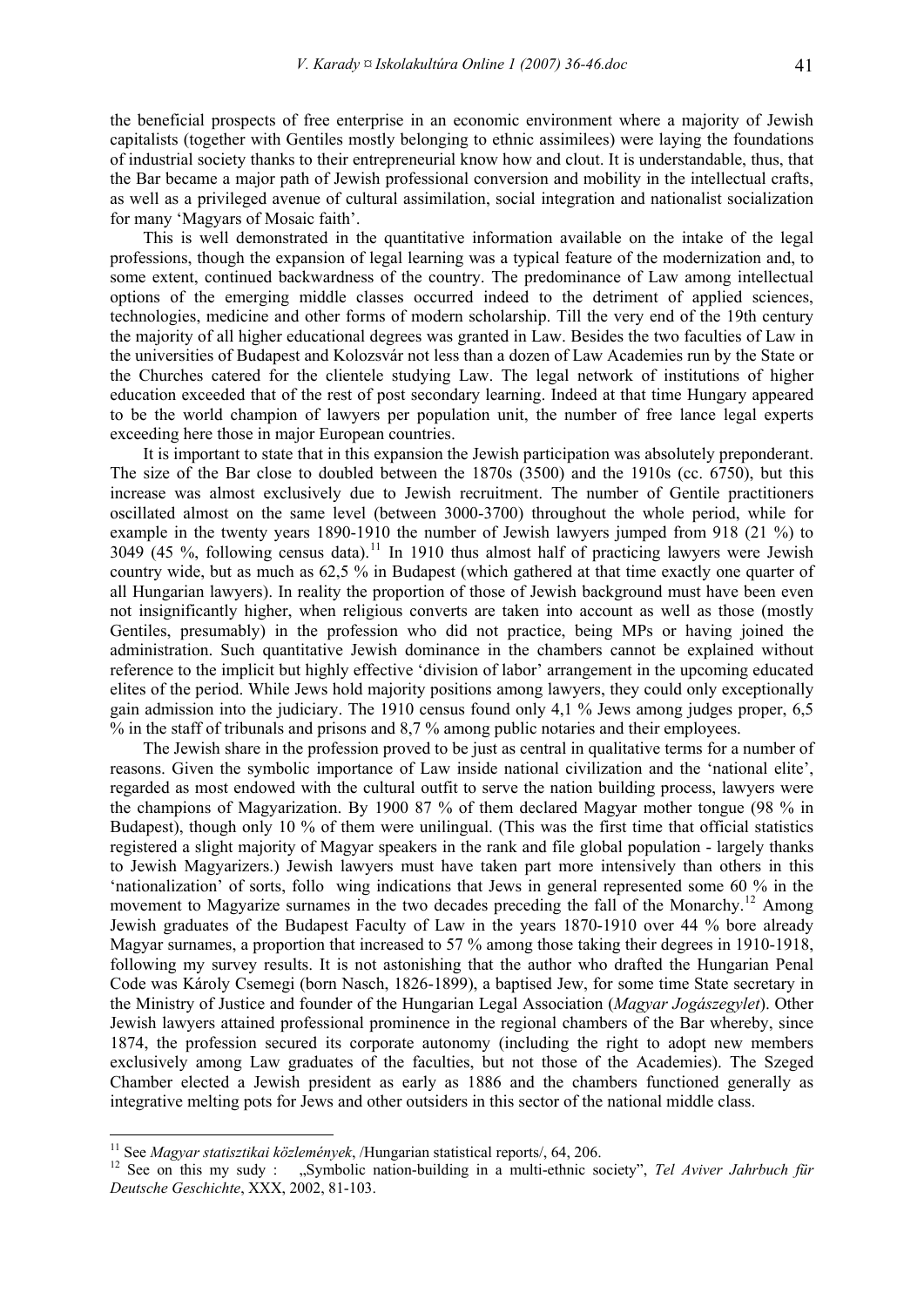In spite of its mass character, the Jewish presence elicited no manifestations of opposition, hostility or resentment in Christian legal circles, though outside the profession it was perceived by the early 20th century as `the invasion of social space` (*zsidó térhódítás*).<sup>[13](#page-6-0)</sup> On the contrary, an apparently smooth system of Jewish-Gentile cooperation continued to be the rule up till the interwar years and, in some groups, even beyond, much unlike in other professional clusters (physicians, engineers). The overall political atmosphere remained also favorable to Jews till the end of the Dualist Era due to the governing elite which – without much variation – maintained the basic principles of classical liberalism. Inside the chambers professional harmony was based on the liberal consensus as well as mutual interest relationships. The Jewish connection with a good part of the banks, factories, trading companies (founded largely – up to some  $60\%$  – on Jewish capital investments) helped Gentile experts too to get access to this growing market of business law, while their own connections with the political elite secured Jewish participation in the legal market of city authorities, big landowners or even princes of the Church. Professional reliability and expertise obviously were also instrumental to secure good positions for Jews in the legal market, but relations of common interest could be also grounded in ideological sympathies. Many Jewish and Gentile lawyers gathered together in Freemason lodges which had kept up the humanist and universalist – 'enlightened' – traditions of the movement.

A good example of the consistent maintenance of liberal principles was offered in the crisis situation emerging in the early years of the 20th century due to the very popularity of the legal profession. From 1900 to 1904 those applying for the entry exam of the chambers almost doubled in numbers, from 248 to 448 yearly, and the number of candidates to the profession (assistants active in an established lawyer's office) increased by more than 65 % (from a mere 1929 to 3183). As a consequence the menace of overcrowding was heftily debated in the early twentieth century and the question of the possible introduction of a *numerus clausus* was openly raised, but without any racist overtones, of course, at that time. Anti-Jewish right radicalism was no more absent though from Hungarian political discussions since at least the Tiszaeszlár trial, leading to an ephemeral Antisemitic Party and, following its demise, to the equally oppositional (and in Parliament marginal) Catholic People's Party (1895) of more conservative and somewhat less openly antisemitic orientation. Still, the legal community manifestly resisted to such temptations for the moment.

The turning point in this respect coincided with the collapse of the liberal regime following the defeat in the Great War and the ensuing disastrous Trianon Peace Treaty. The 1919 watershed was preceded though by the leftist radicalization of a sector of lawyers, among them many Jews, dissatisfied with the reigning conservative nationalist establishment. Their attitude was motivated among others by the limits of nationalist assimilationsm they came up against as, for example, wouldbe candidates to political, academic or otherwise state controlled careers, to which they felt themselves rightly entitled on the strength of their intellectual qualifications, but wherefrom they remained barred as Jews. In the oppositional movements of leftist intellectuals, like in the famous debating circle Society for Social Science (*Társadalomtudományi Társaság*) – founded by Oszkár Jászi (a Law graduate of Jewish origin) –, the split between the (mostly Jewish) radical wing and the more cautiously progressive rest occurred already earlier (1906). But the deleterious aftermaths of the First World War as manifested in the two revolutions and the ensuing counter-revolutionary White Terror generated specifically painful consequences for the lawyer's profession and for its Jewish members.

Details of the post-war turbulences cannot be presented here. Let us content ourselves with the evocation of three major developments in the troublesome and agonizing transition period from Liberalism to the authoritarian inter-war regime, particularly traumatic for Jews, including those in the legal profession.

The first of these experiences were connected with the revolutionary changes staged in October 1918 (democratic revolution including the separation from Austria and the destruction of the Habsburg

<span id="page-6-0"></span><sup>&</sup>lt;sup>13</sup> In the report on the 1910 census, for the first time a special sub-chapter with tables was dedicated to this phenomenon, not quite without finely tuned anti-Jewish undertones. As for the Jewish presence in the legal profession, the authors of the report state for example that `it is almost shocking /*megdöbbentő*/ what a hasty speed /*rohamos tempó*/ and steadfastness the Jews manifest in their conquest of positions /*térfoglalás* / at the bar almost everywhere in the country. Let us point out just a few stupifying /*kiáltó*/ examples that illustrate this conquest /*térfoglalás*/. *Magyar statisztikai közlemények*, /Hungarian statistical reports/, 64, 204-208, especially 207.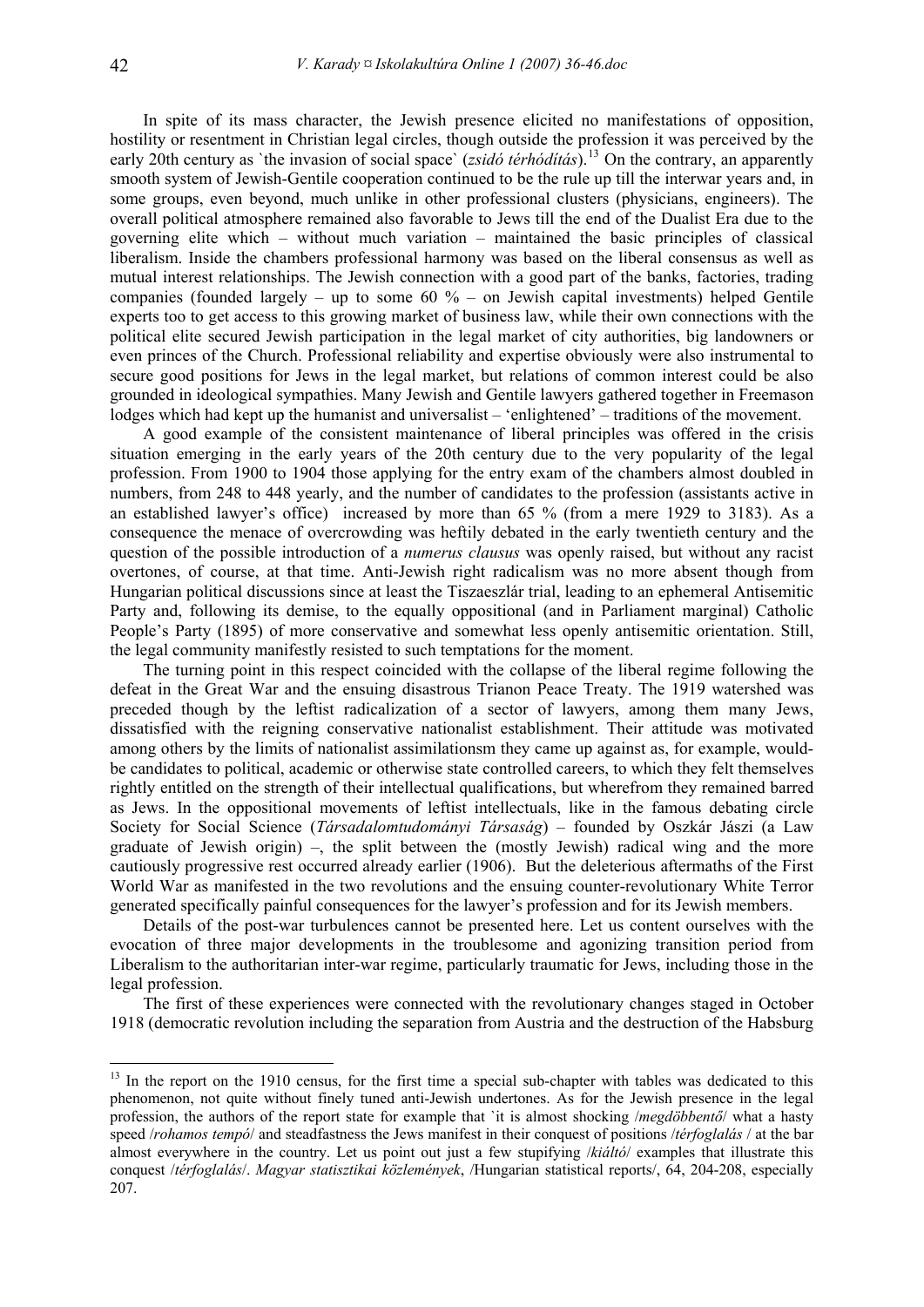Empire, one of the most liberal, modern, quasi federal state formation in Europe) and later (March-July 1919) in the Hungarian Soviet Republic. In the leadership of the latter there was a heavy Jewish participation, but this did not hinder those masterminding the amok-running Communist regime – as brutal as futureless as it may have been – to exert bloody repression against the bourgeoisie and the middle classes, including its Jewish members. Under the temporary Bolshevik rule the Bar and the magistracy were disbanded and indeed suppressed, all legal training banned, including specialists' journals. New tribunals were set up with elected 'popular judges' often lacking any legal education or practice. Lawyers must forcefully transform themselves into 'experts in Law' to be admitted to the tribunals. The counterrevolutionary backlash which followed after July 1919 proved to be an even more shocking experience, especially for Jews, since it was accompanied by mass atrocities worse than under Communism with the number of Jewish victims counted by several hundreds (or even thousands, following certain estimations). The red and white terror immunized many lawyers – Jews and many non Jews alike – against political extremism first disregarding and ultimately doing away with legal security and the rule of Law. This stance prevailed ever after for many of them.

The second shocking experience was shared by the whole country, linked to the dismemberment of the historic state. The map of Central Europe was completely redesigned in the Versailles peace conference under the dictate of the victorious allies, with the Trianon Treaty (definitely signed in June 1920) reducing Hungary to a rump state on barely two thirds of its former territory and with merely 43 % of its earlier population. But in this contracted country was concentrated the bulk of the educated middle classes of the much larger historic territories. Comparing the relevant data of the two censuses in 1910 and 1920, as much as 82 % of 'intellectuals' on the whole, with 80 % of civil servants, 84 % of physicians and 68 % of lawyers (but 76 % of Jewish lawyers), may have remained in Trianon Hungary, if we compare relevant census data for  $1910^{14}$  $1910^{14}$  $1910^{14}$  and  $1920^{15}$  $1920^{15}$  $1920^{15}$ 

Such overcrowding of intellectual markets was due to both temporary and structural causes. On the one hand, several generational cohorts of young professionals returned from the trenches in search of jobs and they were quickly joined by tens of thousands of their comrades fleeing the regions annexed by the new neighboring nation states, mistrustful or frankly hostile to Hungarians, demanding an oath of allegiance from them which many could or would not accept. Moreover the post-war years witnessed an unprecedented upsurge of the number of students composed of those secondary school graduates prevented to complete their studies during the hostilities, refugee students from territories lost (especially from Transylvania, where the second Hungarian University in Kolozsvár was Romanized as soon as December 1918, or from Slovakia, where the third Hungarian University in Pozsony was likely Slovakized), as well as new students who would seek university enrollment in order to escape unemployment, a direct consequence of the post war economic slump. In the early 1920s some 24 % of students originated from territories beyond the new borders. On the other hand the rump state represented not only the ethnically close to exclusively (up to 90 %) Magyar inhabited territories of historic Hungary, but also much of its most industrialized and developed sectors, where a large part of educated elites had always been located and wherefrom derived the majority of the students.

In these circumstances a long term emergency of overcrowding was inevitable in the legal profession, even somewhat more than in other middle class brackets of the post-Trianon rump state. Its consequences were manifold. One of them was the decrease of attractiveness of the profession in strategies of social mobility of the upcoming generations, whether Jews or non Jews. This was clearly expressed in the declining level of Lawyers' income, whereby Jews appeared to suffer more than their Gentile partners. In the growingly anti-Semitic atmosphere of the interwar years even the earlier so lucrative legal market of big industry fell more and more in the hands of Gentile lawyers, regarded as better placed to defend business interests especially when facing the State or other public authorities. Another obvious consequence was the aging of the profession, the majority of which had been trained by the 1940s in the Dualist era, contrary to other liberal professions, like Medicine or Engineering where the weight of young professional became by that time preponderant.

The third shocking transformation had to do with the counterrevolutionary political regime rejecting its liberal heritage and openly adopting drastically antisemitic and authoritarian policies. The

<u>.</u>

<span id="page-7-0"></span><sup>14</sup> See *Magyar statisztikai közlemények*, /Hungarian statistical reports/, 64, 737. 15 See *Magyar statisztikai közlemények*, /Hungarian statistical reports/, 72, 492.

<span id="page-7-1"></span>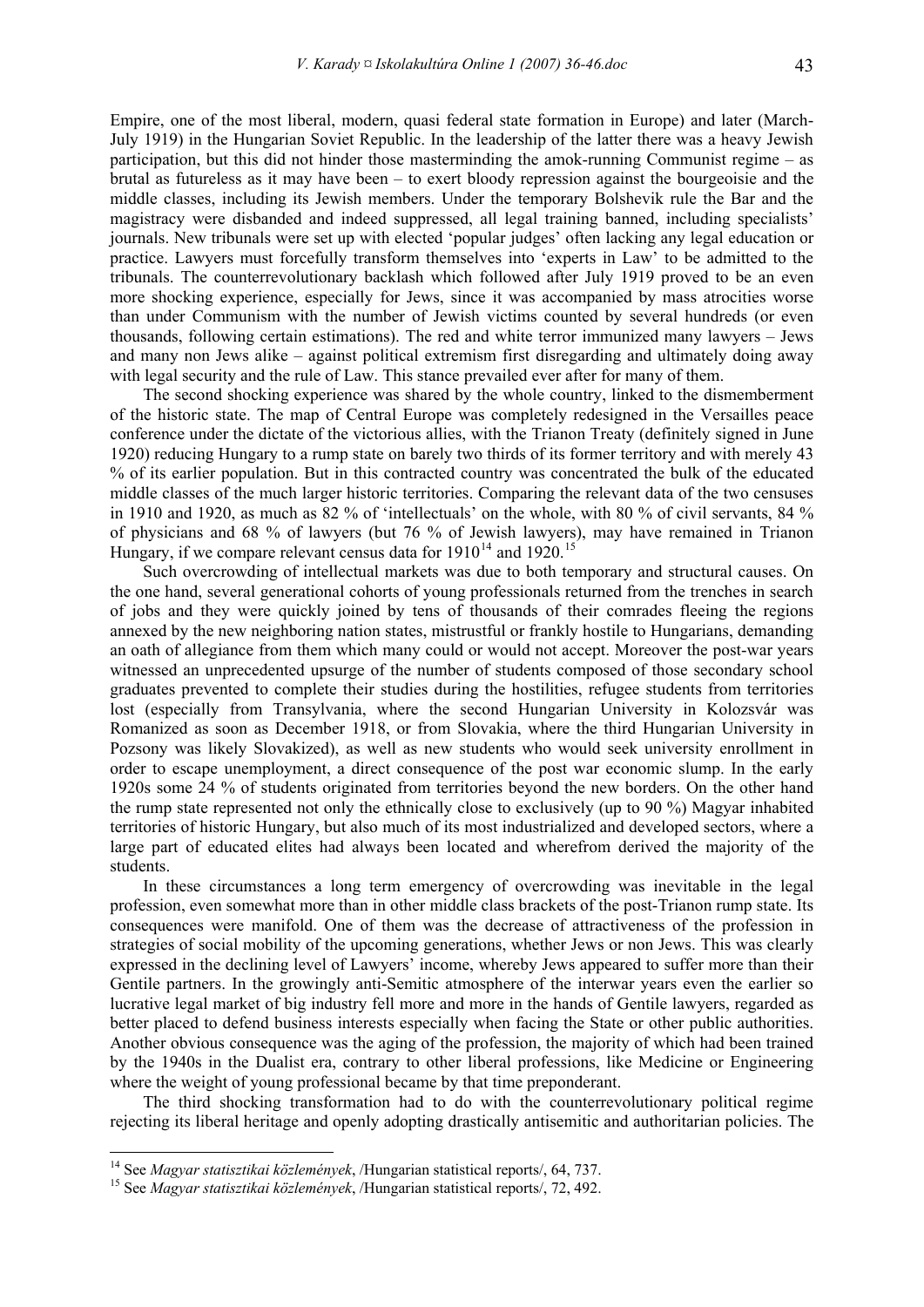movement of 'awakening Magyars' advocated from the beginning a fundamental 'change of the guard', implying a forceful squeezing out of Jews from their middle class positions. The regime was born out of a bloodbath with a great number of Jewish victims. Jews started to be victimized by racist commandos first, on the pretext that they were responsible for insufficiencies of the Liberal regime, the defeat in the war (as 'internal enemies stabbing the nation in the back', war speculators and profiteers) as well as the abortive revolutions. The scapegoating of Jews was directed above all against the intelligentsia and came soon to be institutionalized under various unofficial or legislative disguises. Jews were, on the one hand, systematically dismissed or compelled to early retirement from civil service jobs or positions controlled by the state. On the other hand from the beginning of the academic year 1920/21 the anti-Jewish *numerus clausus* (with a quota not exceeding 6 % for Jew) was imposed by Law on new enrollments in universities. This was a first ever measure transgressing the principle of the equality of Jews in European countries with a long achieved record of Jewish emancipation.<sup>[16](#page-8-0)</sup>

Though some provincial universities (especially those of Pécs and Szeged) and central art schools (like the Budapest Music Conservatory) succeeded for long to disregard or nor obey fully to the new law which came to be formally (but without much effect) stripped of its anti-Jewish edge in 1928, the *numerus clausus* represented a fundamental break with a progressive evolution of more than half a century, securing for Jews a measure of equality in advanced education (though not comprising at all equality of access to academic positions). Henceforth most Jewish secondary school graduates could get a university degree only abroad. They were forced to a (erstwhile voluntary) peregrination to Vienna, Prague or Berlin first, later, with the rise of Nazism, to Italy or France. A select few of them only, those with the best qualifications and (obviously enough) good social credentials could hope to be admitted into local institutions of higher learning. The whole 'Magyar nationalist' orientation of Jewish youth suffered thereby a shock, all the more because their drastically restricted admission into Hungarian higher education was accompanied by something hitherto unheard of in the country : regular outbursts of collective physical anti-Jewish violence triggered off and quasi ritually implemented by right radical student organizations (above all members of the *Turul*). Moreover such actions of Jew baiting turned into Jew beating was more often than not tacitly tolerated, sometimes even approved by academic authorities. With the benefit of hindsight, one can regard the *numerus clausus* as the harbinger of Nazism with an authentically Hungarian touch, a truly local invention.

Universities thus became places where, for the first times, Jews could not always feel secure, unprotected as they remained by Law from antisemitic squads. All this could only strengthen or give rise among them to the multiplication of radically universalist ideological options (socialism, communism), and later – under growing Nazi menace – to the slow (but ultimately still rather rare) adoption of Zionism. Still, in the first phase of the antisemitic drive, under the 'consolidation government' of Count Bethlen, a moderate conservative of sorts (1921-1931), Jewish leaders would cling to their deep-rooted Magyar national commitment. Even against the infamous *numerus clausus* they would abstain to claim reparation via pressures emanating from The League of Nations or other foreign power. « The mourning of our nation (as Magyars) cannot be the source of our rights (as Jews) » as Vilmos Vázsonyi, their most respected representative (and formerly unique minister of Jewish faith in a government of the Habsburg Monarchy) publicly declared.

This attitude may have applied more to Jewish lawyers than in other circles, since they remained more or less exempt from antisemitic vexations in their own professional clusters. The legal profession was, to be sure, more divided than ever along lines of the 'division of labor', Jews being henceforth practically barred from employment in the judiciary outside the Bar. According to the 1930 census Jews by religion represented a mere 2 % of all staff in the state run judiciary, while they remained 49 % among lawyers. Thus – considering the number of converts, the proportion of which grew dramatically among middle class Jewry in the crisis years 1919-1920 – a comfortable majority of lawyers were still of Jewish extraction. This could happen only thanks to the continuously liberal admission policy of those in charge of the chambers. Some 42 % of all new entries in the Lawyers' chambers were due to Jews in the inter-war years. This is why even in 1939, after the enactment of the first anti-Jewish laws – the Nuremberg type legislation in Hungary starting in 1938 (without any

<span id="page-8-0"></span><sup>&</sup>lt;sup>16</sup> Romania and tzarist Russia – practicing various forms of limitations of Jewish schooling since the 19th century - had not accomplished legal emancipation till the last years of World War I (the February 1917 Revolution in Russia).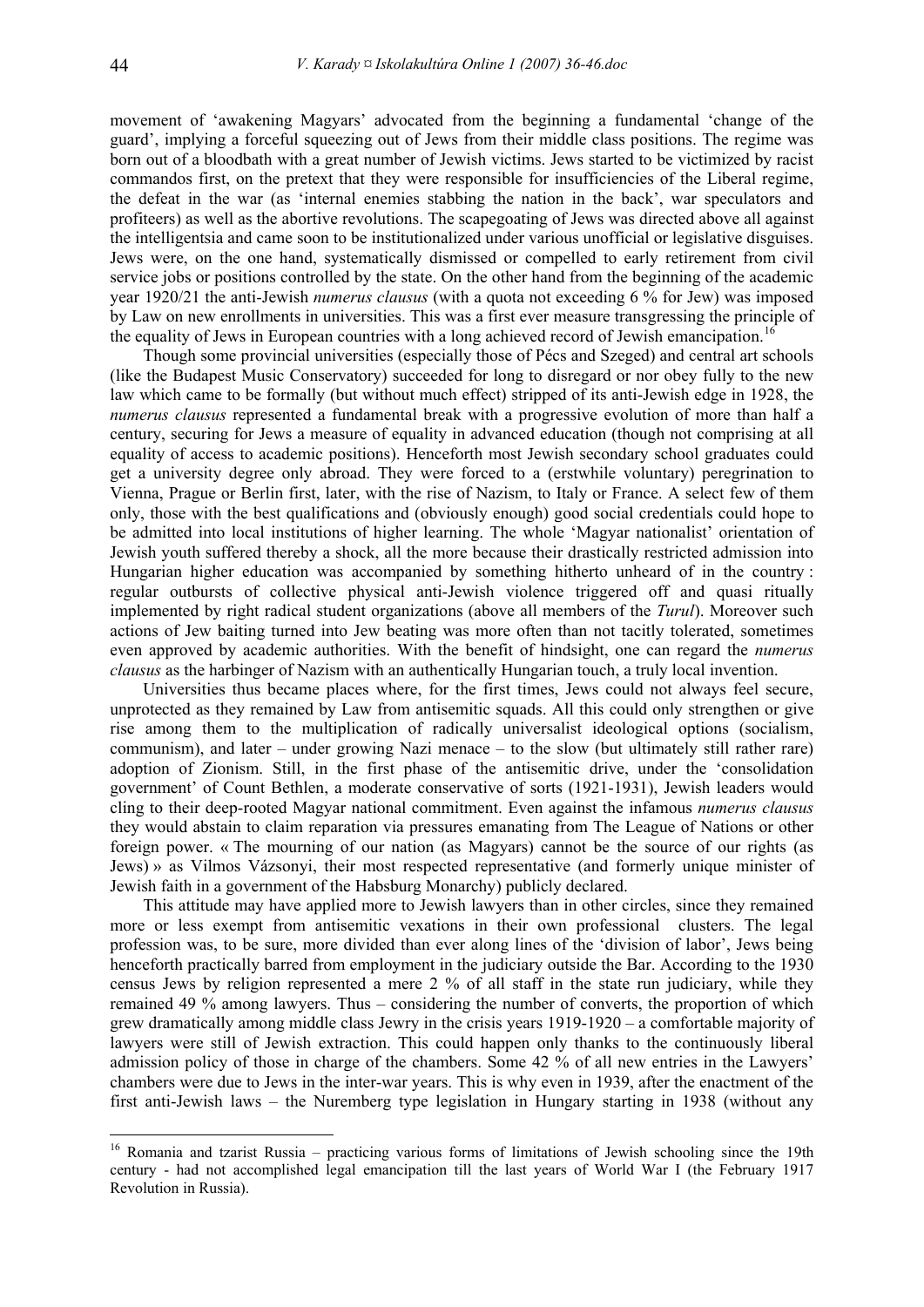particular Nazi pressure though at that time) –, Jews by religion still made up 39 % of all lawyers, to which 19 % of baptised Jews may be added. This brought the total of Jewish background up to 58 % in the country (60 % in Budapest) in the first phase of Nazification. Survey data for 1941 show that Jewish lawyers belonged to the most Magyarized professional brackets, since in Budapest 63 % among them bore Magyar surnames (85 % among those baptized) a proportion hardly exceeded by their Gentile counterparts. Continued Magyar national engagement of Jewish lawyers could be the obvious counterpart for the liberal consensus of the mainstream membership in the chambers.

The maintenance of old liberal values and propensities among the majority of Gentiles at the Bar did not, of course, mean that right radicalism was quite absent from the profession. This could obviously not happen in the overtly antisemitic atmosphere of the 1920 in a country which will be exposed calamitously to the Brown Plague in the late 1930s and the early 1940s. The proto-Nazi lawyers' association MÜNE (for *Magyar Ügyvédek Nemzeti Egyesülete* – National Organization of Hungarian Lawyers) was founded not only much later than other similar professional organizations of the 'Christian Course' (especially for medical doctors and engineers, who started to be radicalized in the 1920s already), but also with the difference that – contrary to the others – it could never secure a majority among Gentile lawyers. The MÜNE could hardly gather more than 10 % of Gentile lawyers before the late 1930s. It profited from the great depression around 1930 to gain strength with facile arguments about the allegedly unjustifiably large positions Jews occupied in the legal market. In 1935 already they masterminded an official project to introduce a racist paragraph for the election of the board in the chambers, but by 1937 the project failed. This could not prevent the conservative National Assembly to start introducing the anti Jewish quota system (stipulating the 20 % maximization of Jewish membership in the professions) via the 'First Jewish Law' in 1938, and then restricting the quota to a mere 6 % in the openly racist 'Second Jewish Law' in 1939. Accompanied as the laws were by hundreds of other anti-Jewish measures, this was a drastic blow for Jewish lawyers too, since the quota was destined to be reached by 1942. Nazification made rapid and apparently irresistible progress in Hungary challenging the historic patterns of Jewish-Gentile coexistence and cooperation in the legal profession as well.

Still, this process appeared to be less smooth among lawyers than in other free lance professions, especially among medical doctors and engineers. According to my detailed survey results, some 30 % of Gentile lawyers never had any fascist involvements and another 14 % of those who had joined some time the MÜNE, actually left it during its radicalization in the early 1940s. Hard core membership in the MÜNE, fighting actively for the purge of the chambers from Jews, could never actually win a majority in the chambers. Though with only 42 % of favorable votes, the MÜNE succeeded nevertheless to take over the Budapest Chamber by a *coup* in January 1942. But its efforts to prevent Jewish lawyers from practicing met a partial failure. Only new entrants from the recently regained territories (Southern Slovakia, Northern Transylvania, Subcarpathia and Voivodina) were actually hit by the exclusion, not the others. Further steps against Jewish lawyers met with resistance from the conservative government itself (which wanted to avoid turbulances in the legal market during the war years marked by an unprecedented economic boom artificially generated among others by heavy state investments).

There emerged even an organised opposition to Nazification, developed and coordinated by a dissident Gentile association as well, the KÜNSZ (*Keresztény Ügyvédek Nemzeti Szervezete* – National League of Christian Lawyers), representing in Budapest 25 % of Christian lawyers (1941) and ready to militate against rampant fascisation inside the chambers. Jewish lawyers, made redundant by the restrictive quotas, could often count on the active help of its members as well as that of other Gentile colleagues in various forms, especially in the framework of the so-called *Aladár* system of organised moonlighting, a tacitly tolerated practice in a historical juncture where corruption flourished in all quarters.

Besides this there survived another institution, the National Jurists` Association /*Nemzeti jogászegylet*/, which served as a scholarly melting pot, discussion forum and agency of production of legal knowledge, where Jews and non Jews could and did cooperate till almost the very end. The Association continued to embody the liberal spirit and practice inaugurated by its founders up to the German occupation, when its operations were forcefully stopped and ruled out.<sup>[17](#page-9-0)</sup>

<span id="page-9-0"></span><sup>17</sup> See Maria M. Kovács, *The Politics of the Legal Profession*..., op. Cit. 71.